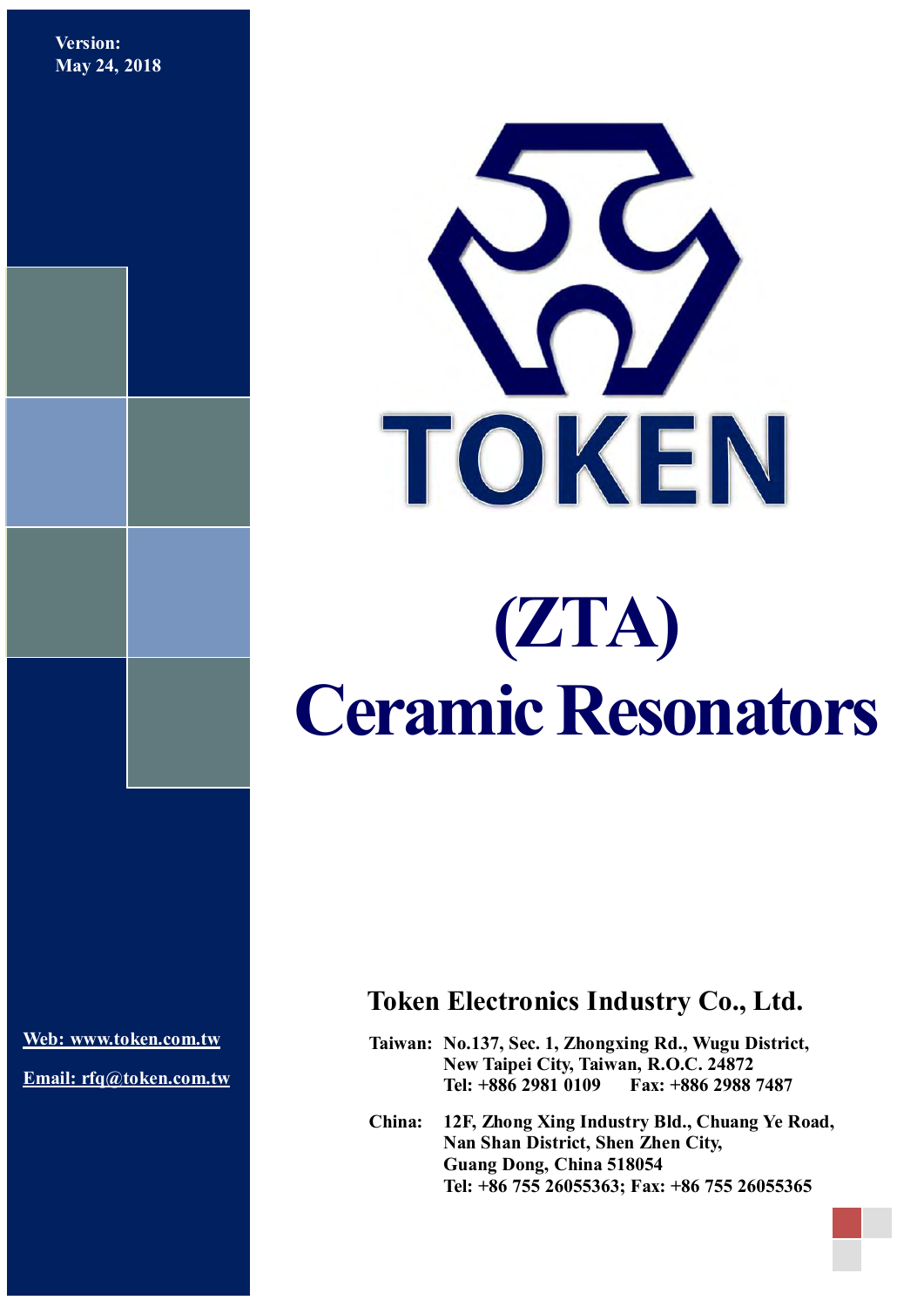

# **Product Introduction**

## **Introduction (ZTA)**

#### **Benefit Features :**

- All (ZTA) are epoxy coated and completely washable.
- Resistant to damage from impact and vibration.
- Tape and reel package are both available.
- $\bullet$  Excellent temperature stability ( $\pm 0.3\%$ ).
- $\bullet$  Low cost.

Token (ZTA) washable epoxy coated ceramic resonator is compatible to Murata resonator CSA. Token resonators MHz (ZTA) series cover the frequency range of 1.79 MHz to 60.00 MHz with an initial frequency tolerance fo $\pm$ 0.5%, stability  $\pm$ 0.3% at operating temperature -20°C ~ +80°C, and aging tolerance  $\pm 0.3$ %. The tight tolerance frees the design engineers from having to use Quartz Crystals higher cost components and still achieve desired performance and reliability targets.



Tolerance is the main key characteristics to evaluate for a resonator. The total tolerance is the addition of the initial tolerance, temperature tolerance and aging tolerance. Tighter tolerances are possible through design advancements, material refinement and manufacturing techniques. Token's design and material improve the temperature and aging characteristics of the resonator. Token's manufacturing ability sort to tighter initial tolerances.

Token (ZTA) resonators implement the mechanical resonance of piezoelectric ceramics that result in different vibration behaviors (modes) depending on the resonance frequency. Token (ZTA) series design utilizes this ceramic substrate by applying two metal electrodes evenly placed on both sides of the substrate. When voltage is applied, vibration of the ceramic substrate occurs between the electrodes. The thickness of the ceramic substrate determines the resonant frequency of the resonator.

The (ZTA) series conform to the RoHS directive. Custom parts are available on request. Token will also produce devices outside these specifications to meet specific customer requirements, contact us with your specific needs. For more information, please link to Token official website "Ceramic [Resonators"](http://www.token.com.tw/resonator/index.html).

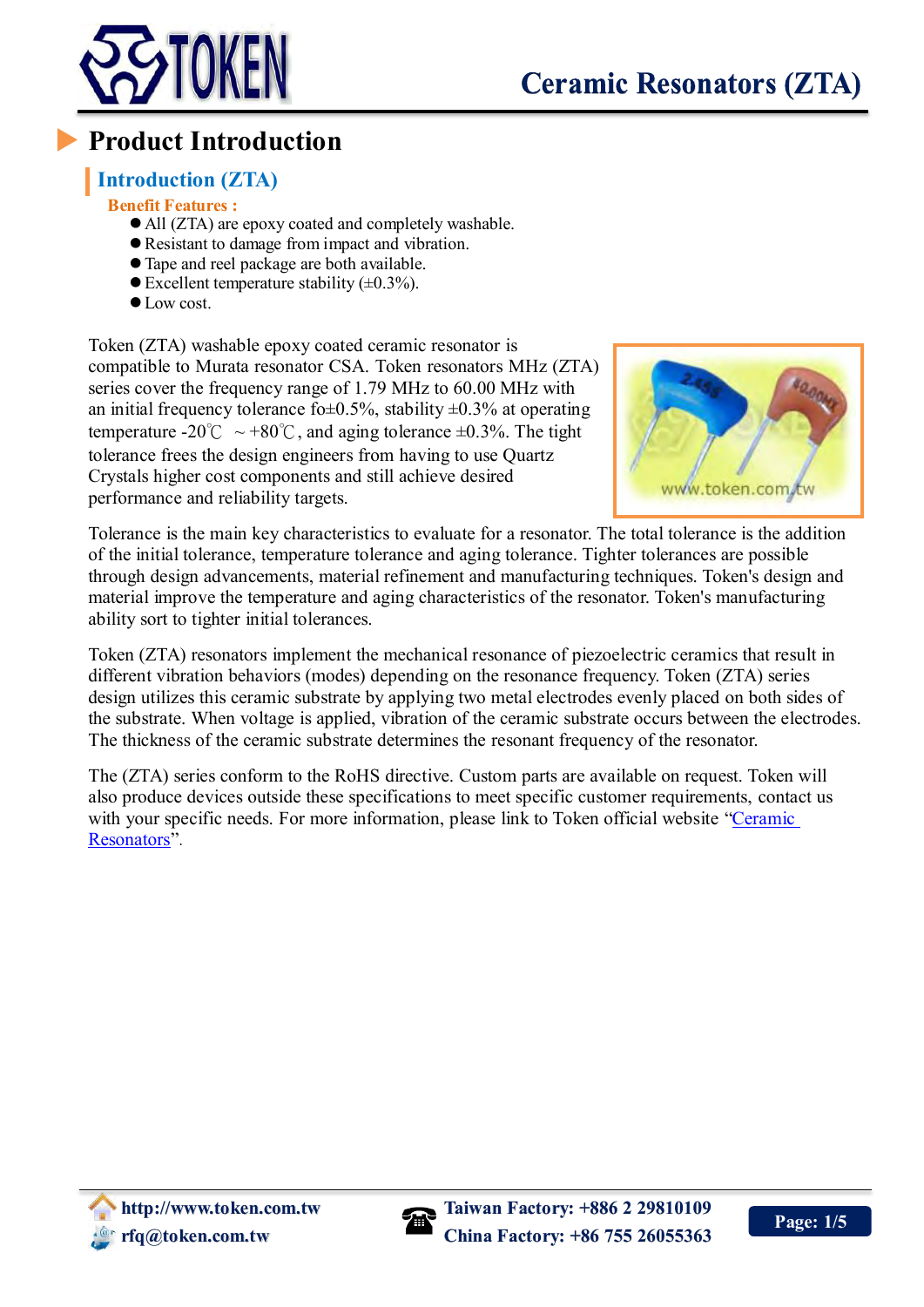

# **Dimensions**



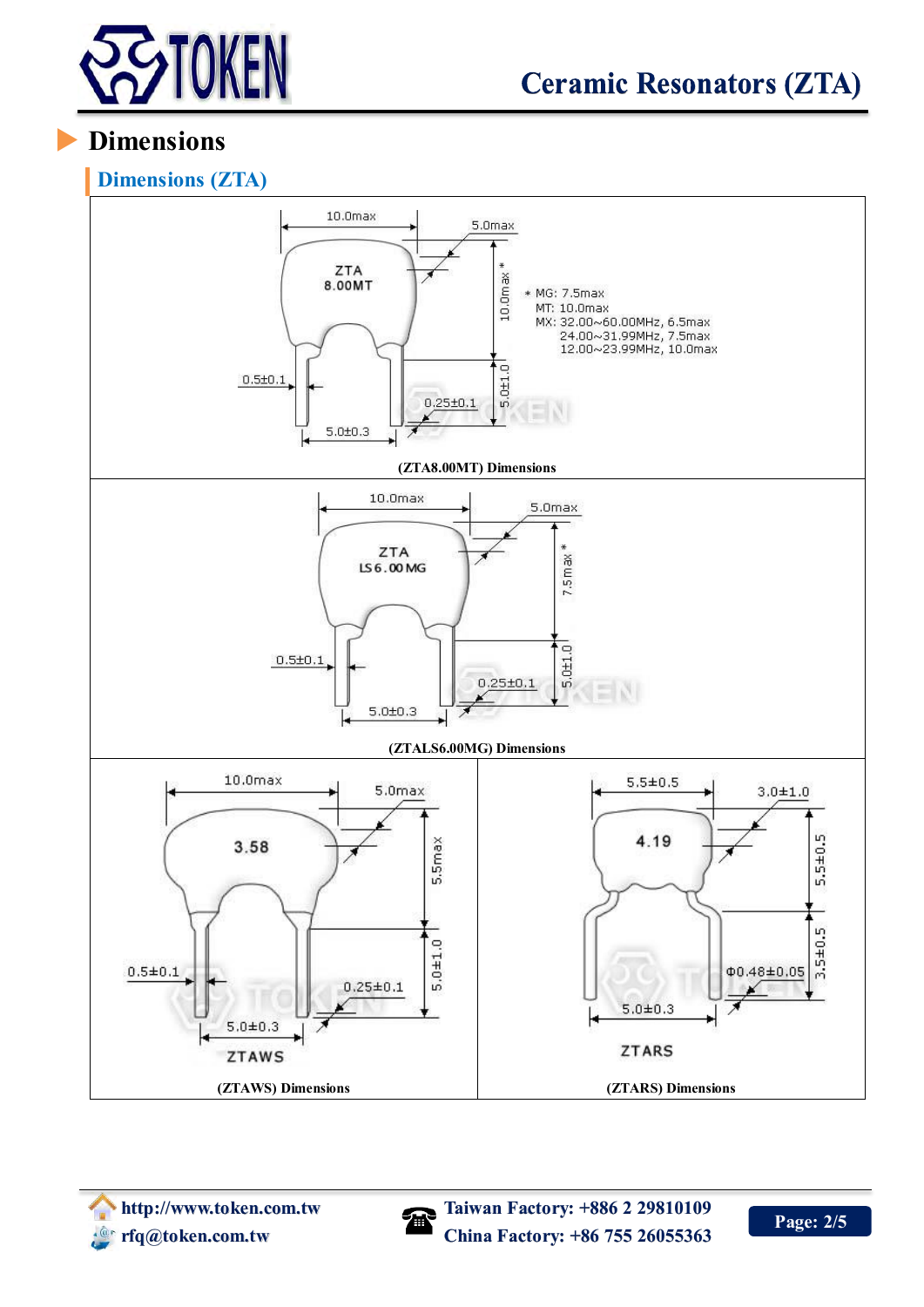

# **Technical Characteristics**

## **Technical Characteristics (ZTA)**

| Part<br><b>Number</b> | <b>Frequency</b><br>Range<br>(MHz) | <b>Frequency</b><br><b>Accuracy</b><br>$(at 25^{\circ}C)(\%)$ | <b>Stability in</b><br><b>Temperature</b><br>$(-20^{\circ}\text{C} \sim +80^{\circ}\text{C})$<br>(%) | <b>Operating</b><br><b>Temperature</b><br>(C) | <b>Aging For</b><br><b>Ten Years</b><br>(%) |
|-----------------------|------------------------------------|---------------------------------------------------------------|------------------------------------------------------------------------------------------------------|-----------------------------------------------|---------------------------------------------|
| $ZTA***MG$            | $1.79 \sim 6.00$                   | $\pm 0.5$                                                     | $\pm 0.3$                                                                                            | $-20 \sim +80$                                | $\pm 0.3$                                   |
| ZTAWS***MG            | $1.79 \sim 6.00$                   | $\pm 0.5$                                                     | $\pm 0.3$                                                                                            | $-20 \sim +80$                                | $\pm 0.3$                                   |
| ZTALS***MG            | $3.00 \sim 8.00$                   | $\pm 0.5$                                                     | $\pm 0.3$                                                                                            | $-20 \sim +80$                                | $\pm 0.3$                                   |
| ZTARS***MG            | $3.00 \sim 10.00$                  | $\pm 0.5$                                                     | $\pm 0.3$                                                                                            | $-20 \sim +80$                                | $\pm 0.3$                                   |
| ZTA***MT              | $6.00 \sim 13.00$                  | $\pm 0.5$                                                     | $\pm 0.3$                                                                                            | $-20 \sim +80$                                | $\pm 0.3$                                   |
| ZTA***MX              | $12.00 \sim 60.00$                 | $\pm 0.5$                                                     | $\pm 0.3$                                                                                            | $-20 \sim +80$                                | $\pm 0.3$                                   |

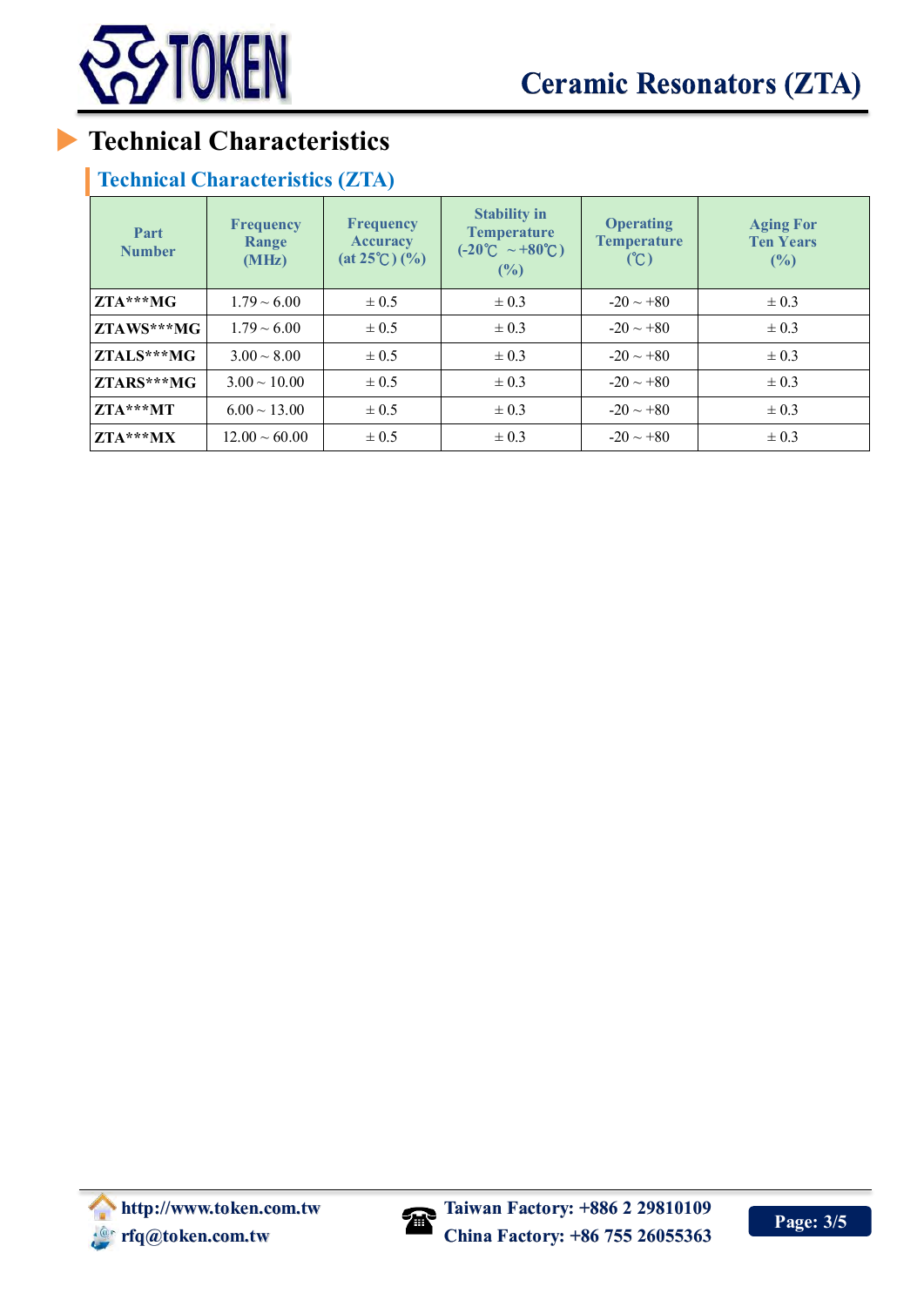

# **Oscillation Circuit for MOS IC**

## **Understanding Oscillation Circuit for MOS IC (ZTA)**

#### **Loading Capacitor (C1 & C2)**

The stability of the oscillation circuit is mainly determined by the C1  $\&$  C2 values. If the load capacitance is too small, unstable oscillation will occur because of oscillation waveform distortion. If too high, a stop in oscillation can be expected. When comparing the same IC, oscillation circuits with lower frequencies require higher capacitance.

#### **Feedback Resistor (R = 1MΩ):**

A Feedback Resistor is used to determine the oscillation circuit bias. The feedback resistance will contribute to instability if it is too large by reducing feedback. Conversely, if it is too small, increases in current will be realized thereby reducing gain. Recent developments in IC design allows for the integration of the feedback resistor in many cases.

#### **Bias resistor (Rb optional):**

A Bias Resistor can be utilized in the Resonator Oscillation Circuit to change the bias point when a reduction in IC gain is required, or to suppress unstable oscillation. This may be especially considered when a 3 stage buffered IC, or TTL IC, is used. Token Engineers can help with the circuit design if needed.

#### **Damping Resistor (Rd optional):**

Abnormal harmonic oscillation can be suppressed using a dampening resistor. The dampening resistor and load capacitors work together as a low-pass filter to reduce gain in the MHz range of oscillation.



**MHz Resonator (ZTA) Test Circuit for MOS IC**

## **ZTA Resonator Optimum IC Evaluations**

Tolerance is determined by the design of the resonator. However stability and correlation is determined by the IC evaluation. The microcontroller is evaluated with the ceramic resonators to determine the best possible circuit conditions to achieve stability and stable oscillation.

In addition, frequency correlation is measured to meet the tight initial frequency tolerance required. For the tight tolerance resonators the IC evaluation must be completed on the final circuit board layout. The final circuit boards provide the most accurate measurement of the frequency correlation.

This measurement will account for the effects of stray capacitance on the oscillation frequency. Once the correlation is determined the frequency of the resonator is adjusted to compensate for the correlation.